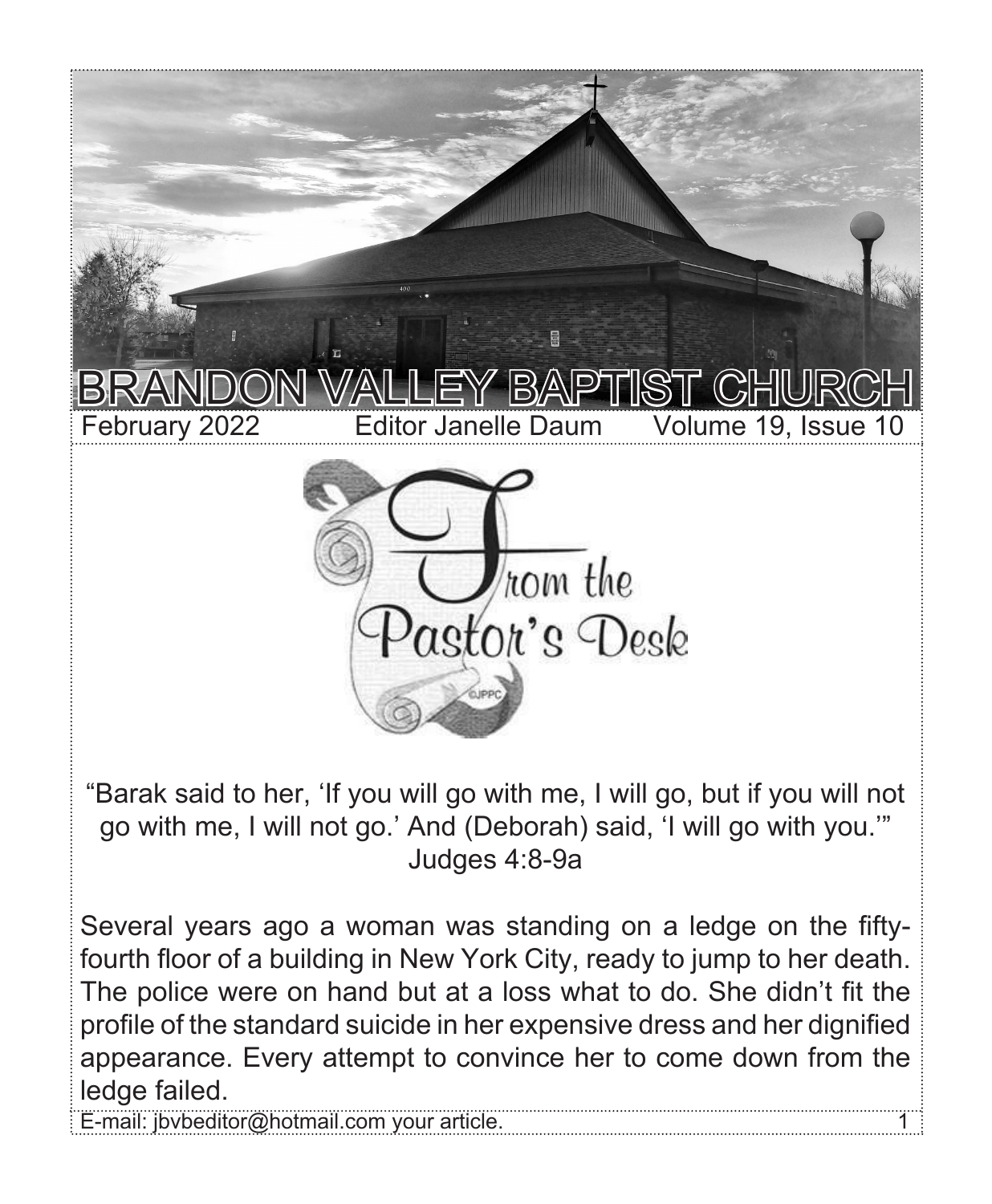One of the police officers finally called his pastor to come to the scene to pray with the woman. The pastor arrived, and after appraising the situation, asked the officer in charge if he could get close enough to talk to the woman. He was given permission and started walking toward the woman, but she screamed at him, "Don't come any closer or I'll jump!" He took a step backward and called out to her, "I'm sorry that you believe that no one loves you."

That got her attention  $-$  it was such an unusual thing to say. He continued, "Your children and grandchildren must not love you. Apparently they never give you any attention,"

The woman thought about that for a moment and took a step toward the pastor and said, "My children do love me. My whole family does. My grandchildren are wonderful. I have eight grandchildren."

The pastor took a step toward the woman and said, "Well, then, you must be very poor, or you wouldn't want to take your own life."

The woman, who was obviously overweight, said, "Do I look like I go without meals? We live in a very nice apartment outside of Central Park. I'm not poor!"

The pastor took another step and was now only three feet from her. "Then why do you want to kill yourself? I don't understand."

The woman thought for a moment and said, "You know, I don't really remember."

This true story ended with the pastor escorting the woman off the ledge. She eventually became a volunteer in the city's suicide hotline,

2.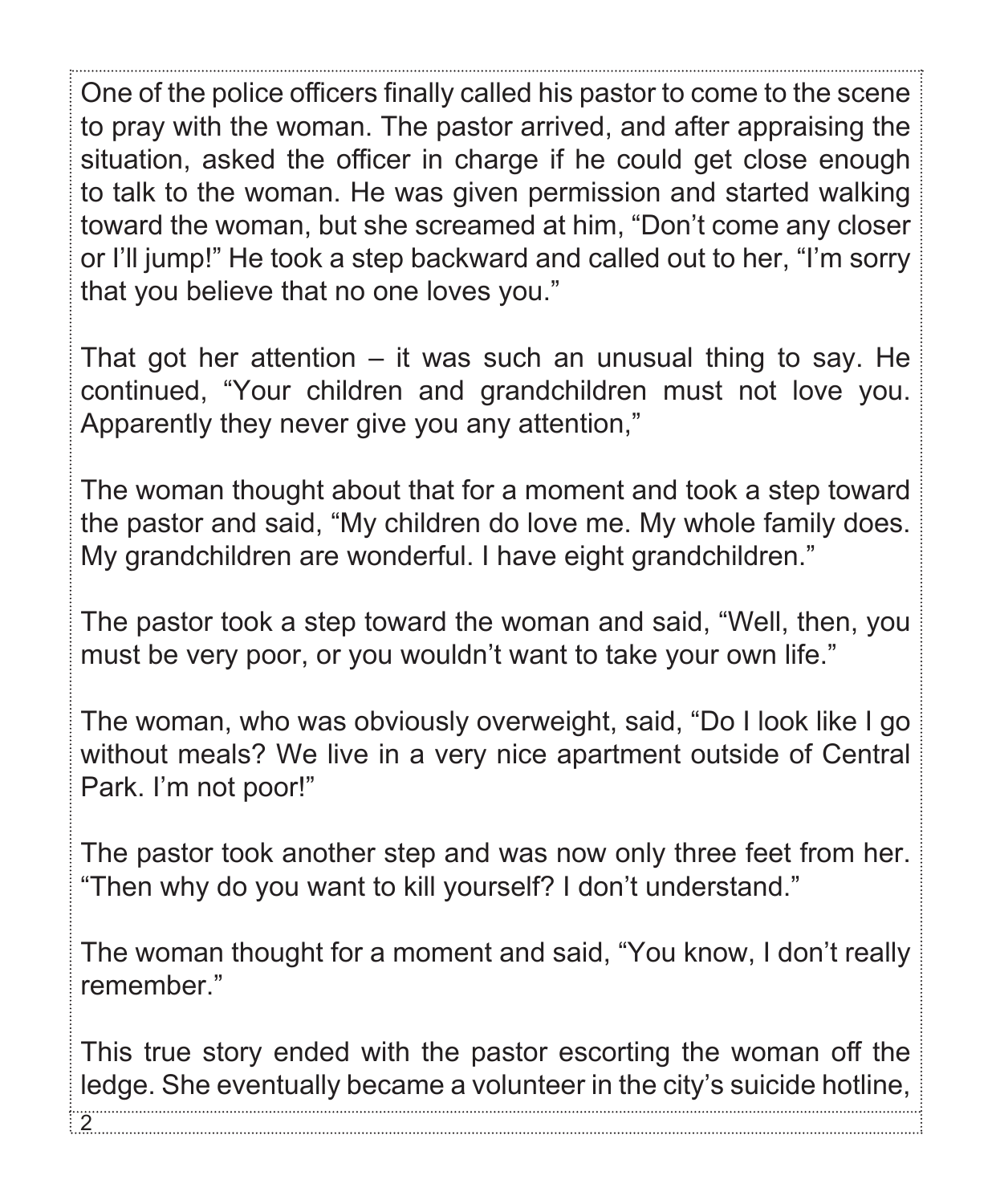helping others to choose life.

Sometimes we can't do it alone. There is strength in numbers. That's true when we strive to live by visionary faith. Sometimes the vision is so huge, or so far out of our comfort zones, that we just can't do it alone. We need each other.

Barak is a good example of that. He is mentioned to us as a man of faith in Hebrews 11, but he also shows us how a man of faith sometimes needs others to help us live by faith.

In Judges 4 the people of Israel are under attack by Jabin, the king of Hazor. Sisera is the commander of Jabin's army. The army was huge, including 900 chariots. Sisera was known for his cruelty and brutality and his complete lack of mercy.

Deborah was a prophetess who acted as a civil judge for the people of Israel. As a prophetess the people were certain that she spoke the words of God. In vv.6-7 she told Barak that God had called him to take an army of 10,000 men out to Mt. Tabor, and that God would give them a complete victory over Sisera. It's a simple vision and a simple promise. The horrible brutality of Sisera would be over if Barak simply obeyed God.

Barak's inner struggle was that he wasn't ready to exercise visionary faith, even though the outcome of the battle was guaranteed. So he leaned on Deborah: "If you will go with me, I will go, but if you will not go with me I will not go." He didn't have the inner strength to step out in faith on his own. He needed the strength of Deborah. If she had enough faith in God to go to battle with him, then he would exercise faith also.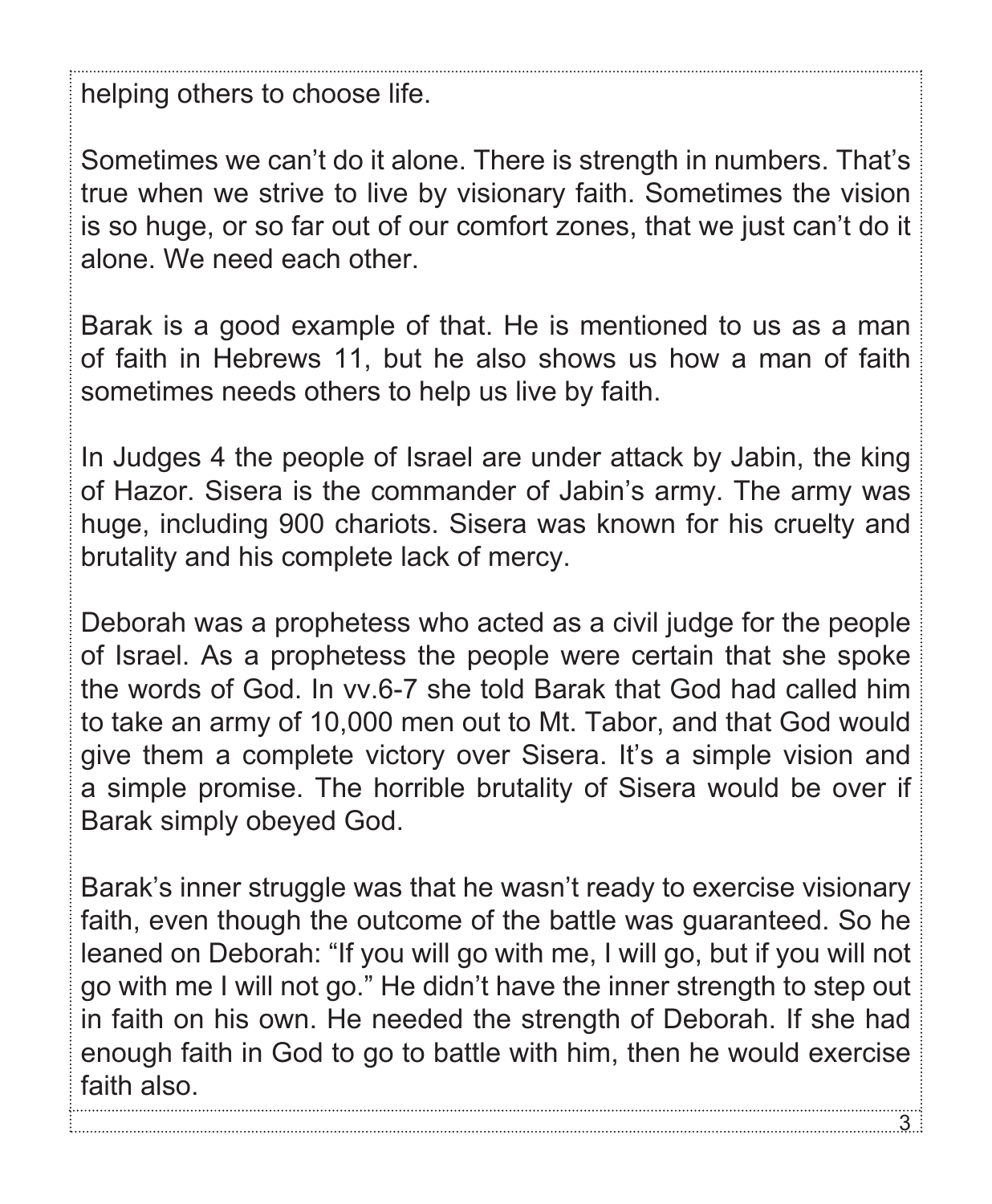For Barak the result of his limited faith was that his usefulness to God was also limited. The military leader in that day was usually given the privilege of killing the opposing leader. But, because of his unwillingness to exercise faith his blessing was reduced. He would still receive honor – he is remembered as a man of faith in Hebrews 11 because he did go out against a vastly superior army and trusted God to fulfill His promise – but the greatest honor was given to a simple housewife who killed Sisera and is remembered forever for that courageous act.

How many times do we limit our usefulness to God because we are afraid to exercise visionary faith? Barak was willing to lead the people, but he needed greater security than just God's promise. He didn't have the conviction of things not seen. He needed assurance that he could see and touch. He needed a flesh and blood spokesman for God to go along with him so that he could feel secure. The result was that he gave up some of his blessing.

There are two issues in this passage. The one issue is that we need to understand that when we act on visionary faith it always results in God providing the promised victory. The results will always be amazing when we act on God's vision.

The second issue is that of honor and blessing. Our approach to visionary faith determines the level of blessing and honor we will receive. If we step out in unswerving conviction of things not seen and act in God's way we will see the fullness of God's blessing.

The key is to exercise visionary faith, and to live by faith… by whatever means necessary. Sometimes we need other people, and their perspective and their strength and faith to help us do that.

4.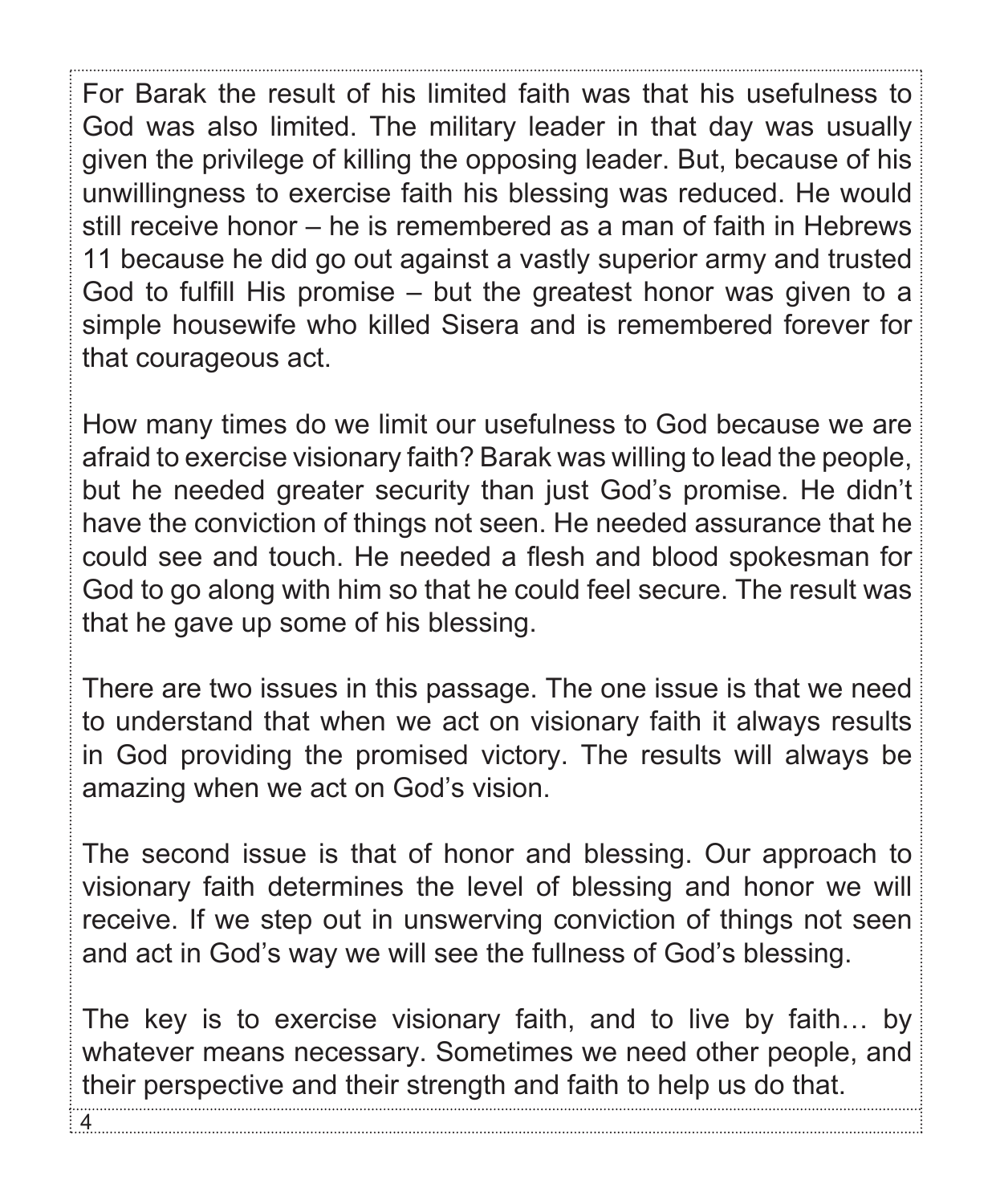I love this story about the great Baptist pastor Donald Grey Barnhouse. As his wife drove home from the hospital after his passing she experienced one of the lowest points of her life. the man she had loved for her entire adult life was gone. She was overwhelmed by the changes she was facing. She wasn't sure how she would go on. That changed as she arrived home. The grandchildren heard her coming and came crashing down the stairs, shouting wildly: "Grandma! Have you heard the news? Granddaddy's in heaven! Grandma, he's talking to Abraham, and David, and Lazarus, and Mary and Martha, and Peter and John and Andrew. Grandma, he can SEE Jesus!"

The faith of her grandchildren changed her perspective. Their excitement and enthusiasm resurrected her struggling faith. At that point in her life she needed the faith of her family to help her through.

Whether we take the steps alone or with others, God will honor all of our steps of faith. The key is to exercise visionary faith – faith that believes God for the impossible. It's what God expects. It's basic to our Christian walk. Whatever it takes, live by faith.

Blessings, Pastor Randy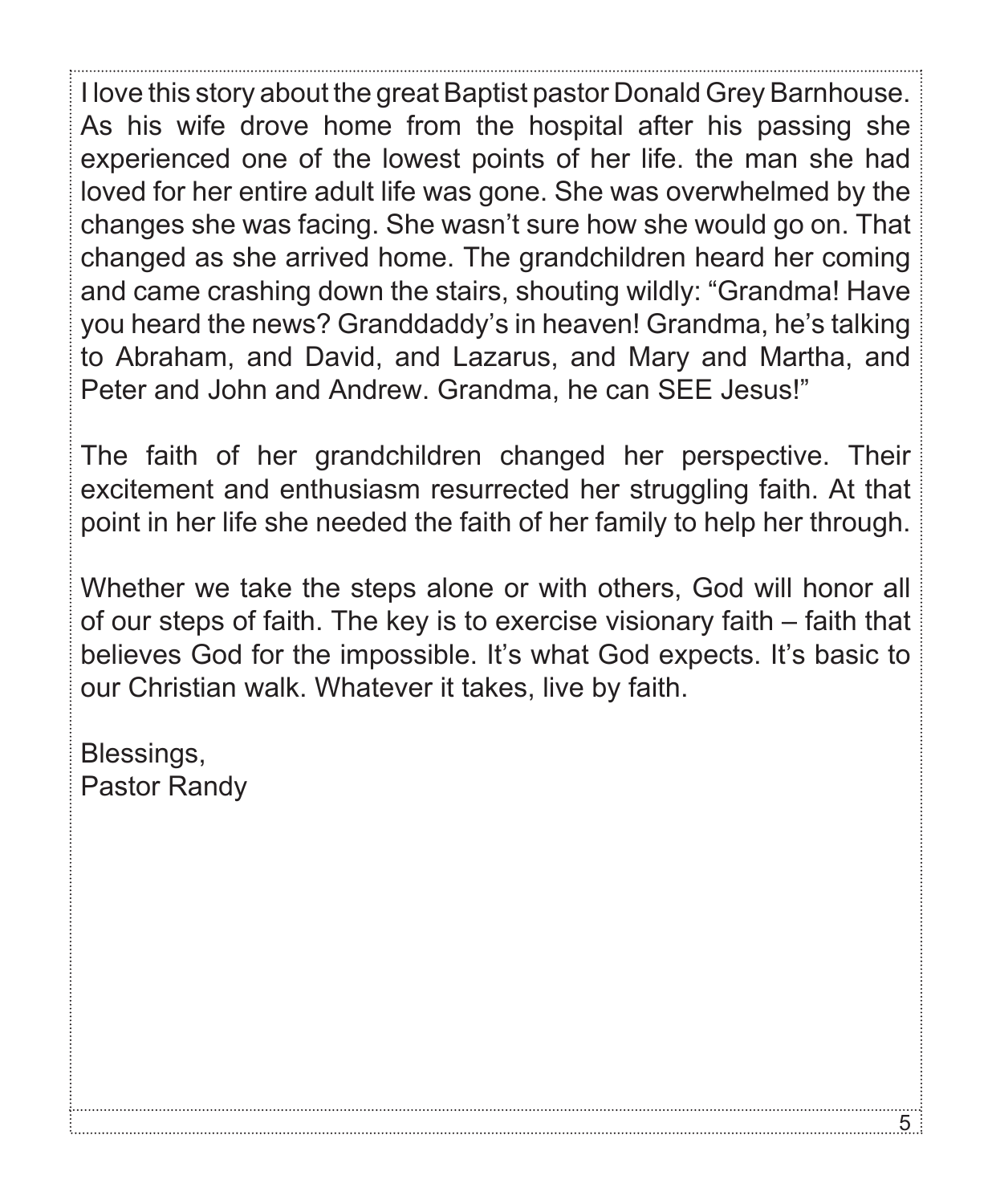# **EVENTS CALENDAR 2022: UPCOMING EVENTS FOR FEBRUARY AND BEYON**

## **YOU'RE INVITED**

**To:** Valentine's Dinner **When:** Monday, February 14, at 5:30 p.m. **Where:** Brandon Valley Baptist Church **RSVP:** bvbaptch@alliancecom.net Dinner Served 5:30 p.m. to 7 p.m.

The dinner is being put on by the Youth Group as a Fundraiser. Meal includes spaghetti and meatballs; garlic bread; salad and dessert. Please RSVP with your arrival time to the church email address through

**Friday, February 11th**.

## **Sunday's**

**9:30 a.m.** Worship Service **10:30 a.m.** Fellowship **10:45 a.m.** Sunday School for the Whole Family One Room Sunday School for Preschool (age 4) - 8th grade

## **Wednesday's**

**6:30 p.m.** Awana Clubs **7:45 p.m.** Middle & High School Youth Group

## **Thursday's**

**3 p.m.** Prayer & Women's Bible Study at BVBC **6:30 p.m.** Women's Evening Bible Study meets at various homes. Contact Stacy Frost for location.

6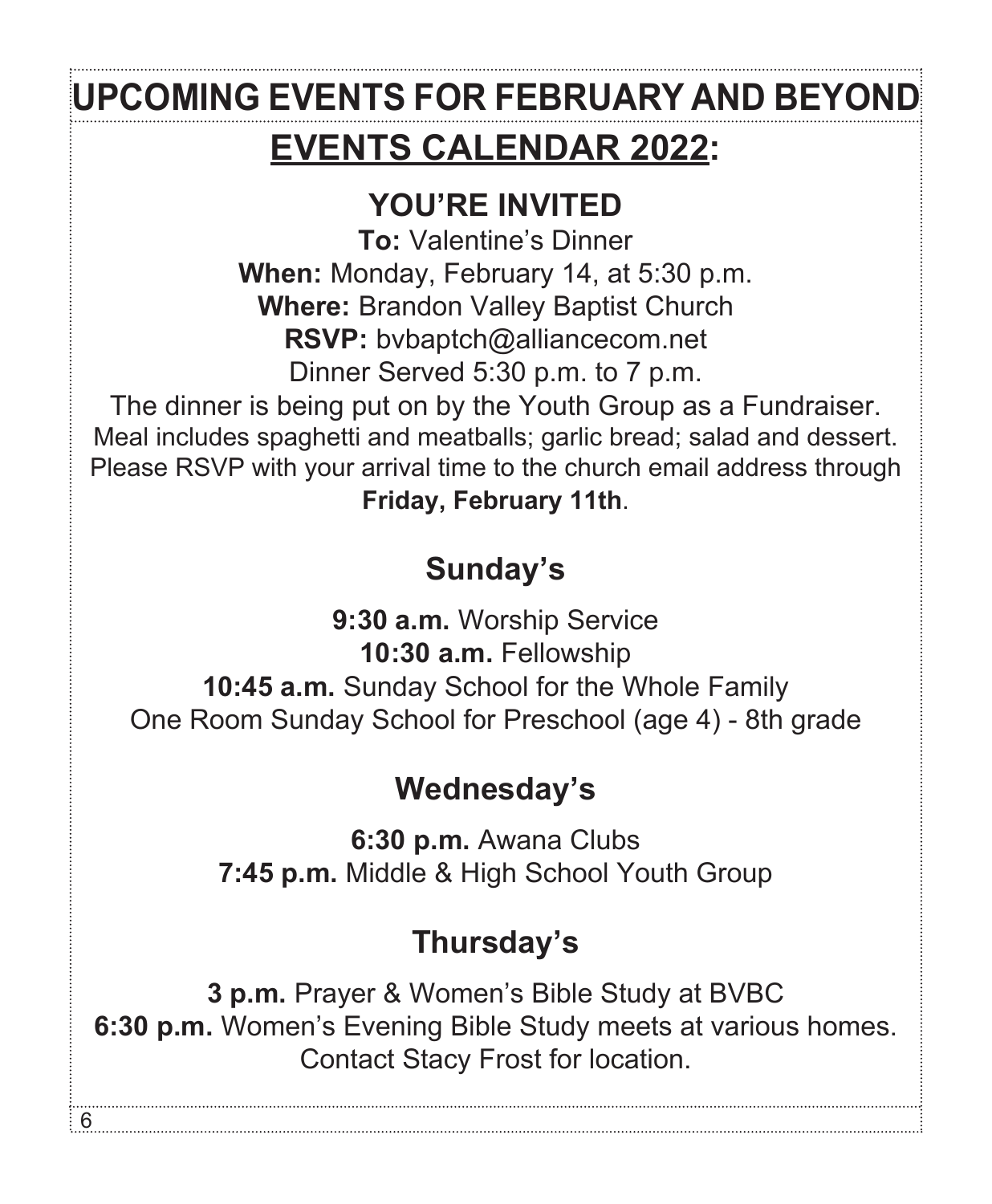# **Saturday's 8 a.m.** Men's Bible Study on Zoom (1st & 3rd Saturdays of the month) **Monday, February 14,** Valentine's Day **Sunday, February 20,** Newsletter Articles are Due **Monday, February 21,** Presidents' Day **MISSIONARY OF THE MONTH** RICK & DEBBIE BARDIN CAMEROON

Rick and Debbie Bardin

Dr Rick and Debbie Bardin are missionaries in **Cameroon**. Our church is proud to support them and the loving care that they are bringing to people on the other side of the world. They are examples of the hands and feet of Jesus and we continue to lift them up in prayer.

**Address:** NAB, 1219 Pleasant Grove Blvd., Roseville, CA 95678 **Phone:** 916-797-6222 **Email:** serve@nabconf.org **Website:** nabmission.org 7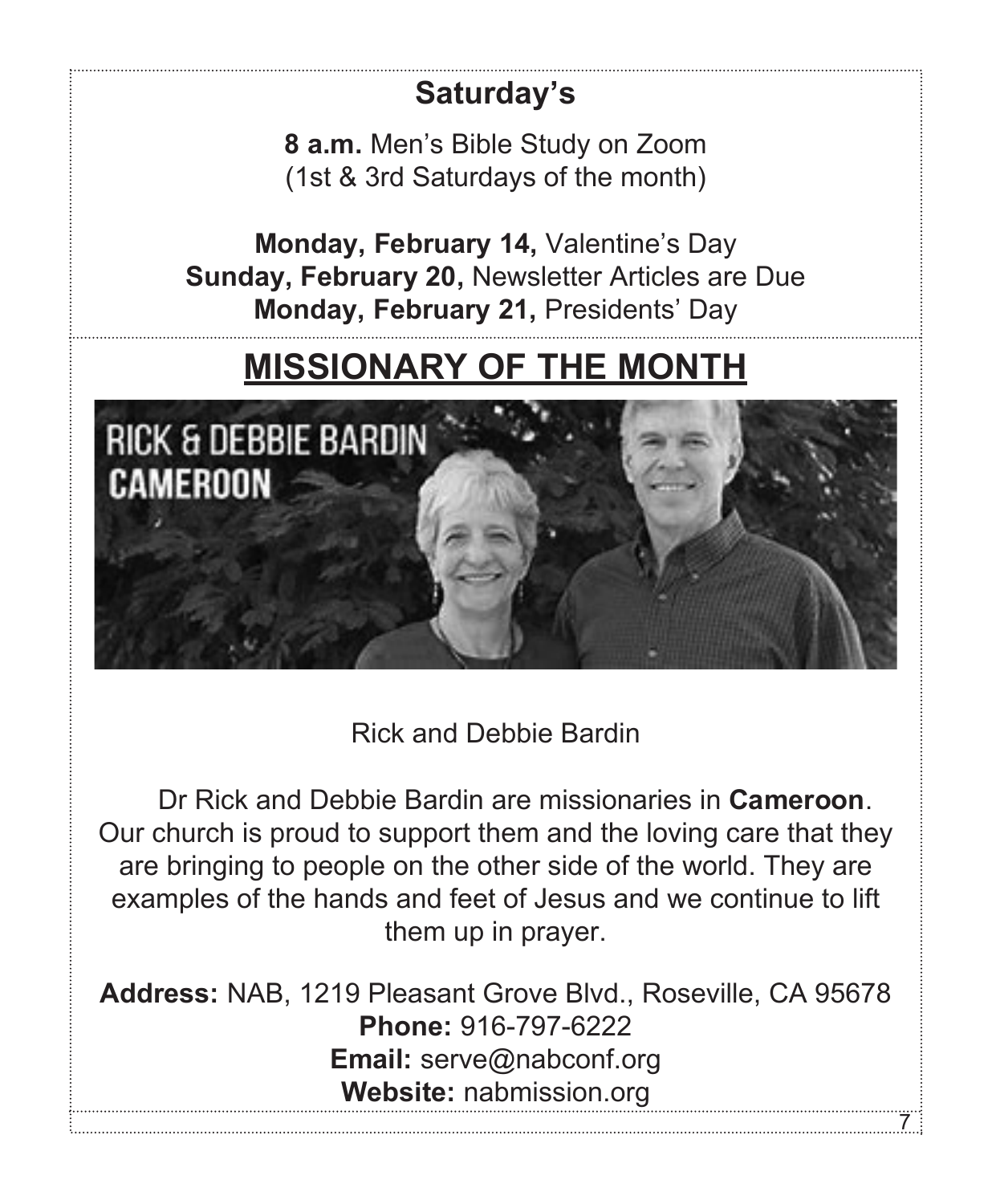## **MISSIONARY UPDATES DARWIN & KAREN STOESZ - JAPAN**



January 23, 2022

 $\overline{8}$ .

#### **Ministry Update**

We are now almost at the end of January, and we feel like this month has really gone fast. January is the coldest month in Japan. We are thankful for a warm home.

Darwin is busy in the business office as now is the time that we decide how much each of the Japan missionaries need to raise to continue to serve here in Japan. It is nice that the Japan yen vs. the US Dollar has recently made our US Dollars go farther, but it also makes people who have money in yen not go as far when compared to US Dollars. Last year we used 105 yen to the USD and this year we are using 112 yen to the USD.

Karen who serves on the CAJ board has been busy as they have been working on many complex issues as well as completing a head of school search. There is a new head of school that has accepted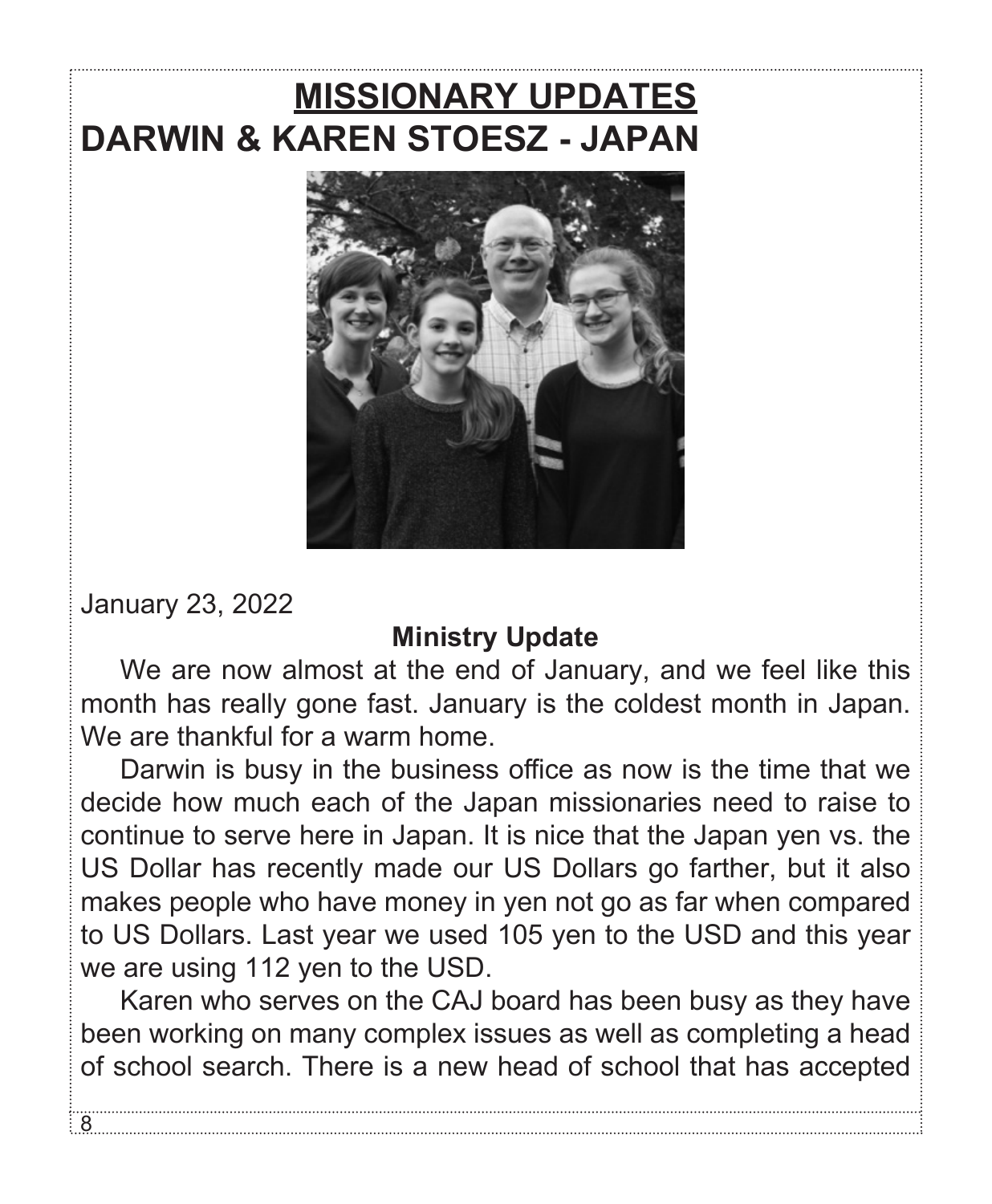the position and is scheduled to begin this summer. Karen is charged with the challenge of trying to fill empty position on the school board for next year. This can be challenging as the Japanese government puts a lot of restrictions on who can and cannot serve on the board.

We were blessed this weekend when SEND Japan could join for a day of prayer for various ministries that SEND is involved in all over the world. SEND International has thriving teams in about 20 countries in Asia, Eurasia, North America, and Europe.

Darwin is currently also serving as the guesthouse manager and because of the borders being closed due to COVID-19 the five apartments were mostly empty so SEND took advantage of this emptiness to get four of the apartments painted, new wallpaper put on the ceiling and new lighting. The project was finished just in time before guests started arriving. The SEND Japan guesthouse is now open and can serve the missionaries in transition for hopefully many more years.

#### **Home Service 2022-2023**

Our home service is scheduled every four years and this June 2022 is when our home service is scheduled. We plan on living in Elbing, Kansas from June 2022 to June 2023. The last time we lived in Elbing was in 2007-2008 when Clara was born. Elbing, Kansas has a population of about 300 people and no traffic lights. Berean Academy where Clara will be attending is a school of about 300 students and has a 40-acre campus. Christian Academy in Japan has about 450 students on a 4-acre campus. Anna will continue to study at John Brown University, which is about four hours away. Pray for our plans for home service regarding transportation, packing up our house here in Japan after 8 years in the same house, and then as we pray about what we want to do after home service with SEND International.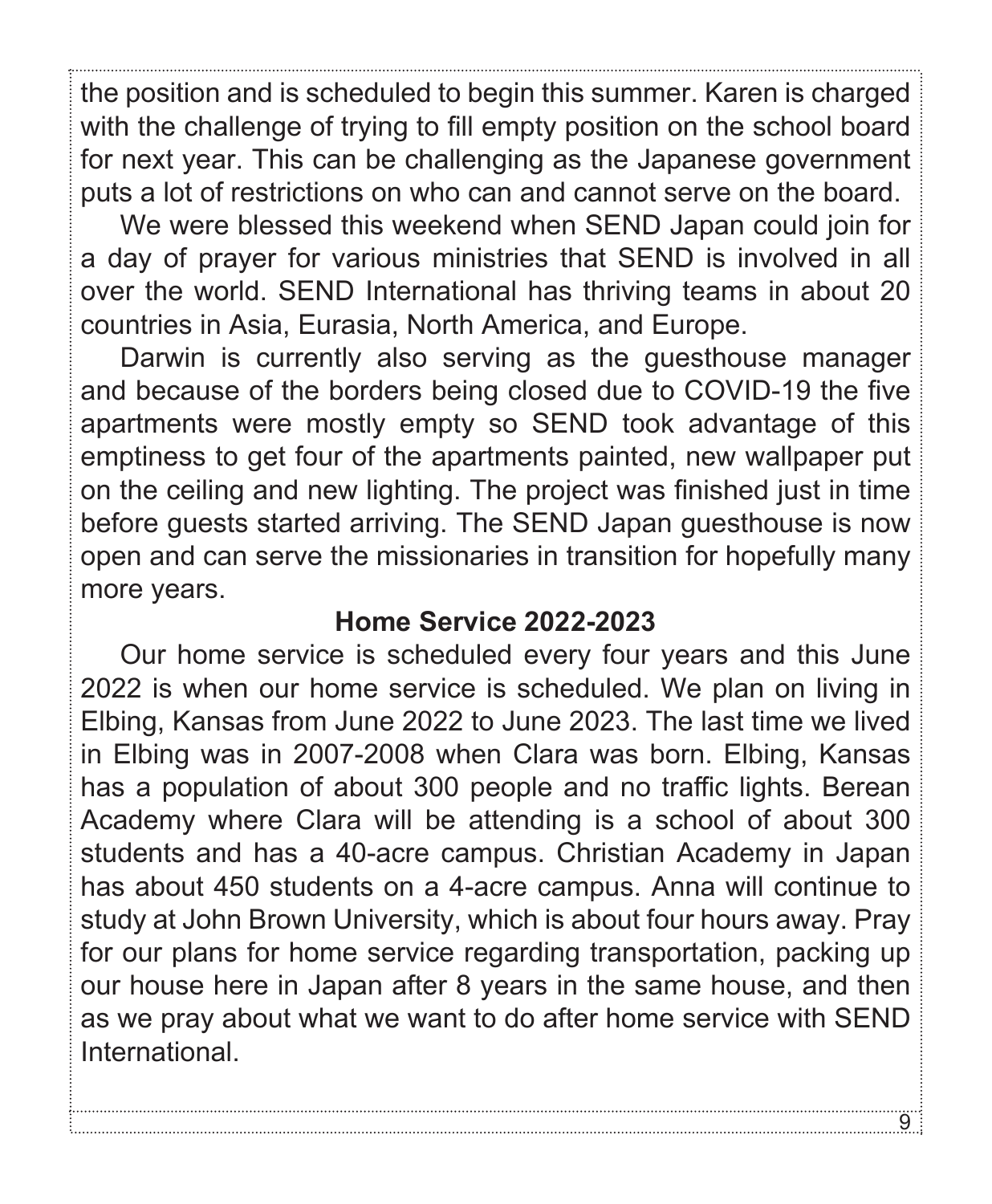### **Thank You!**

We often think of you, our supporters in prayer and finances. You have sacrificed money from your hard-earned salary to join in what God has invited us to do here in Japan. Pray that we will continue to serve faithfully, for Jesus is the Lamb and he is Lord of lords and King of kings!

#### **Family Update**

Anna was able to get her driver's license during Christmas break and is now in her second semester at John Brown University. She is getting good grades and is in generally good spirits. Clara is enjoying soccer and being with her friends. CAJ is going to distance learning this week as the incidences of COVID are getting higher and higher here in Japan. Karen really enjoys feeding the many birds that are coming to our backyard, she often cares for her birds before she even drinks her first cup of coffee in the morning. Darwin enjoys going to the gym where he gets to greet everyone there and tries to make conversation.

### **Prayer / Schedule Update**

Our tentative schedule so far is as follows. Of course, all dates are subject to change. Please pray for us especially for these events: Jan 24 Clara goes on a trip with her friends to go ice skating Jan 26 Darwin gives a business report to Japan Council Jan 29 Darwin is scheduled to go on a walk with Kanazawa-san Jan 31 Darwin is involved with five water heaters at the SEND guesthouse that are getting replaced Feb 3-6 Karen helps lead and attends the SEND Women's Retreat at Okutama Bible Chalet Feb 14 Karen attends a CAJ Board Meeting Feb 14 Darwin hosts a Super Bowl Party in the morning Feb 24 Darwin gives a business report to Japan Council Mar 21-25 Anna JBU Spring Break 10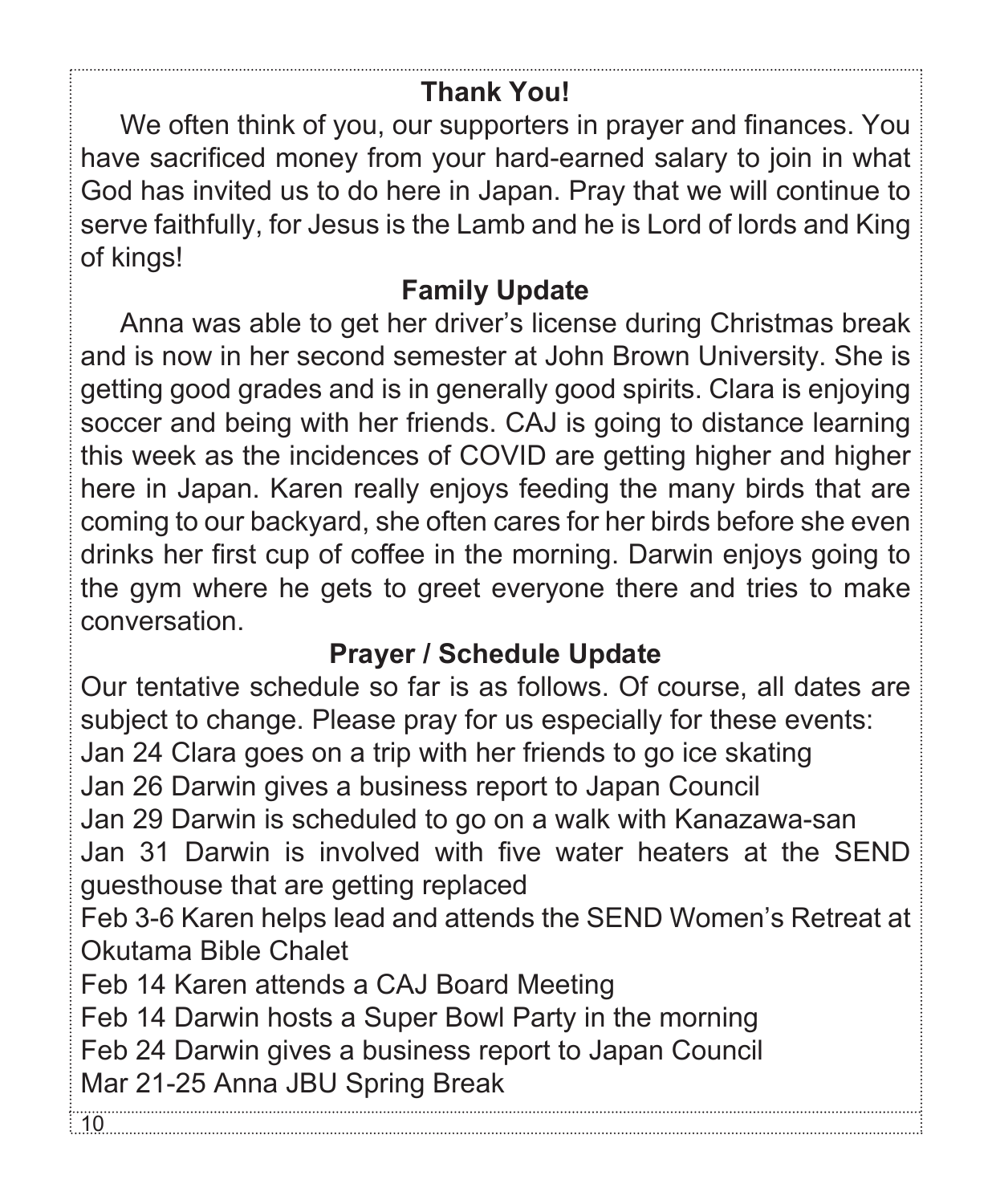Mar 26 – Apr 2 Stoesz Family trip to Yamanaka Chalet

Mar 30 Darwin gives a business report to Japan Council

Apr 1-2 SEND men work trip at Yamanaka Chalet

Apr 16 Anniversary of our first date between Darwin and Karen

Apr 27 Darwin gives a business report to Japan Council

May 6 Anna last day at JBU

June 10 Clara last day of CAJ

June 16 Stoesz USA Home Service begins

#### **Please pray:**

1. Pray that Darwin's teacher Mr. Tsuneizumi and Karen's friend Yuko-san would put their faith in Christ.

2. Pray for wisdom for decisions that need to be made in the SEND Japan office and at Christian Academy in Japan.

3. Pray for wisdom as CAJ looks for a new Head of School starting in 2022.

4. Pray for Anna and Clara that they would have continued growing relationships with Jesus.

5. Pray for Anna at John Brown University and studies kinesiology.

6. Pray for Clara at Christian Academy in Japan that she would seek God and make good friends.

Thank you for your continued partnership in our ministry.

Thank you so much for your prayers, financial support, and encouragement so that we can stay here in Japan.

11

Sincerely,

Darwin & Karen & Anna (18) & Clara (14) Stoesz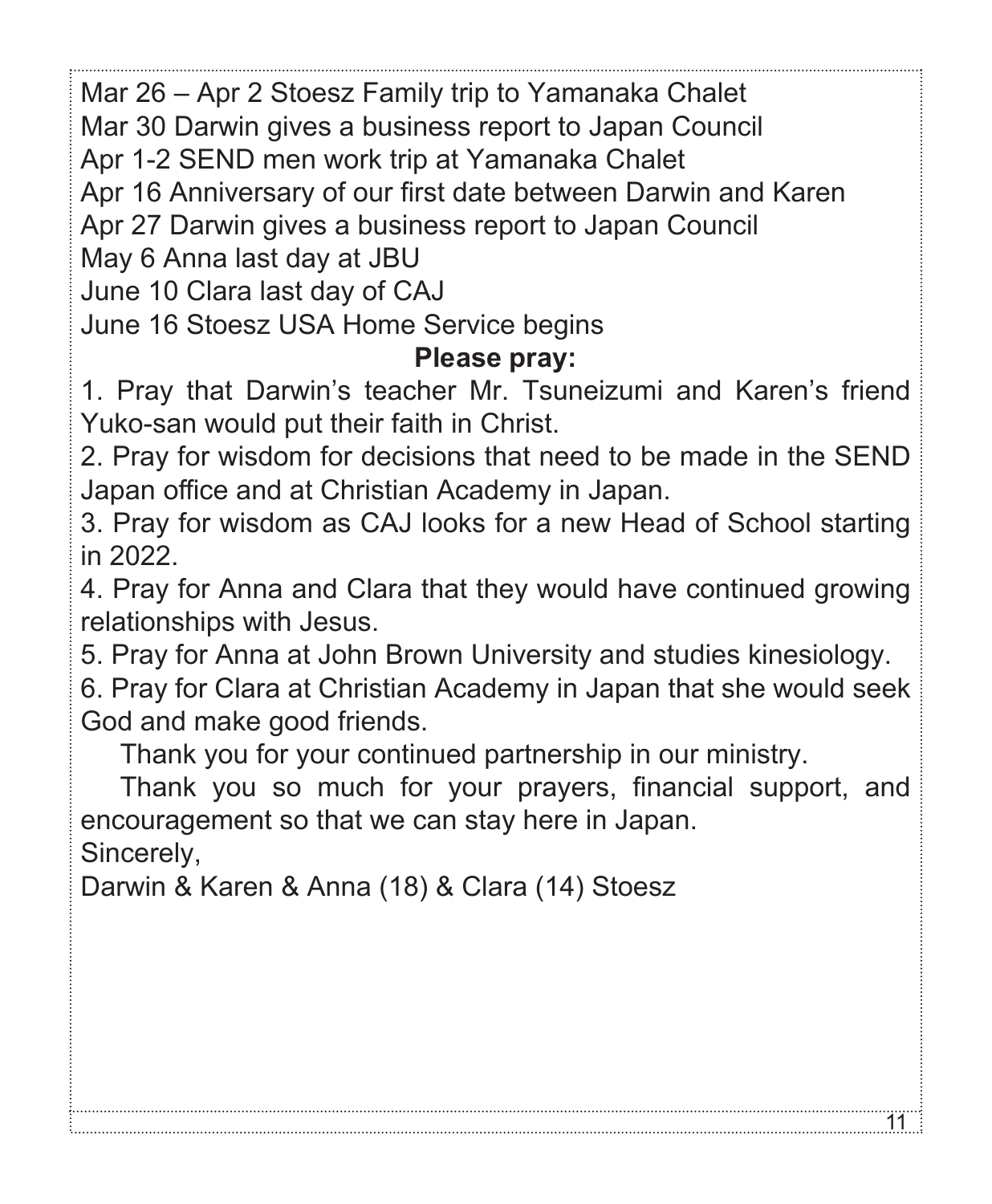## **HARLAN MOSS - PRISON LIGHTHOUSE MINISTRY**



#### January 2022

**"For the message of the cross is foolishness to those who are perishing, but to us who are being saved it is the power of God." I Cor. 1:18**

As we begin another year, it is a good idea to have a goal to get closer to the Lord! We see so much instability in society and the world. But we as Christians are not to put our trust in man or anything in the world, because the world is passing away. Proverbs 29:25 says, "The fear of man brings a snare, but whoever trusts in the Lord shall be safe." Staying focused on the Lord and His Word is always the answer to peace of mind!

A young man who came in a few months ago told me that he wanted to meet with me. He told me he committed his life to the Lord in the county jail. This is his first time in prison, so he had a lot of questions. The chapel orderly is a blessing because he gave his input on how to deal with daily life in prison. It is great to see this young man grow spiritually. In our meetings together he has many questions about the Bible and how to live the Christian life. God does  $\overline{12}$ .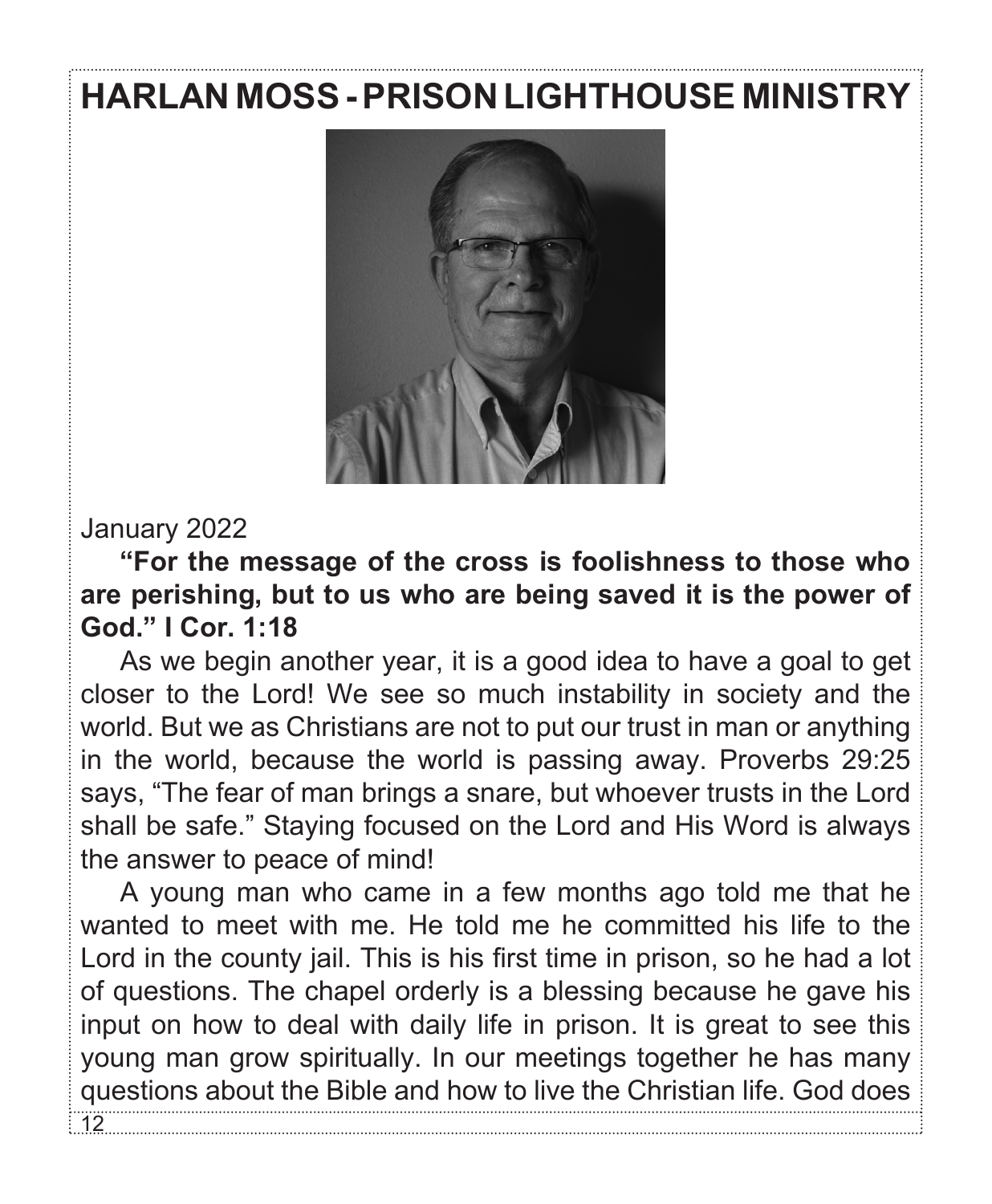use time in prison to get their attention, and those who are listening come to know the Lord.

I first met Jade at the seminar which was held last November. The men were divided into groups of five at a table for discussion. The name of the seminar Pastor Greg held was called, "Goliath Must Fall." We listened to a talk by Louie Giglio and then discussed the questions. Jade was very interested in learning more about living the Christian life. I visited with him a week later and he was really serious about following Christ. Then he was transferred to Unit C (the minimum unit). A couple of weeks ago I filled in for Pastor Greg who does a weekly church service at Unit C. Unit C is like a barracks with bunk beds three high in a long row. After the service Jade said, "I have no desire to watch television, but my main desire is to read the Bible. I want to get to know Jesus more and more. As I was reading the Bible in my bed, I felt the Holy Spirit telling me to get on my knees beside my bunk. If I get on my knees the men around me are going to harass me. How do I get boldness to do what the Spirit is telling me?" We talked about how boldness comes by praying for it and stepping out in faith. It is great to see how God is working in this young man!

Our Christmas service was really a blessing. Volunteer Jordan Volk and his daughter Rachel led us in worship, accompanied by two of the residents who played their guitars. After the service one of the visiting volunteers said to me, "I wish we could record the men's singing this evening!" The residents did not hold back in giving praise to our God through their singing! A week later a young resident, said, "I had been feeling sad and depressed during this Christmas season. My sadness lifted during the Christmas service and I had peace!" When we focus on Jesus, He will lift our spirit!

God is at work behind the walls. It is great to see the more mature believers encouraging the younger believers!

Thank you for your prayers and financial support! In Christ, Harlan

13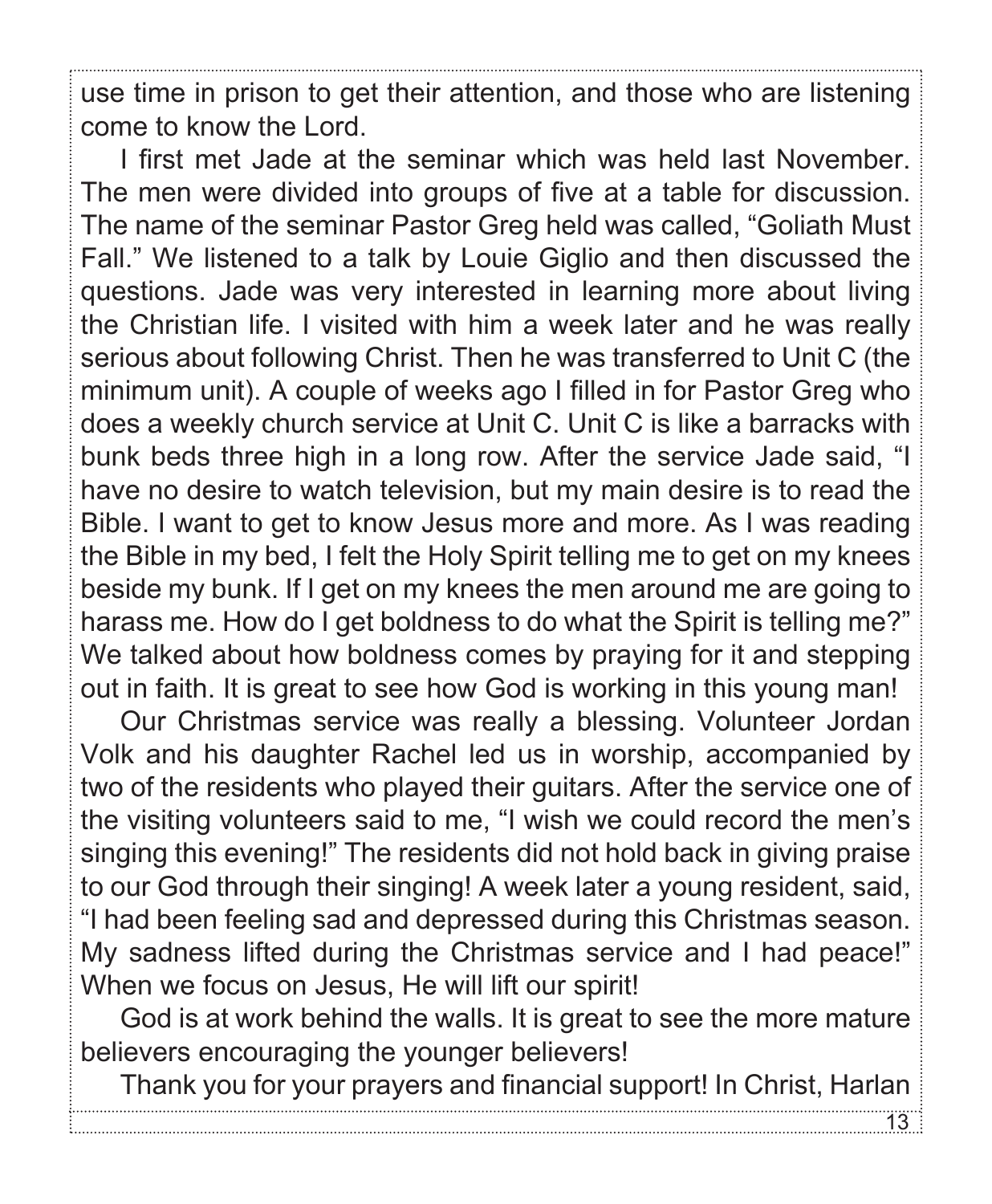## **AMANDA BENSON - PHILIPPINES**



January 1, 2022

#### FACE-TO-FACE

Excitement filled the faces of most of our students as they heard the news that we would be able to be in school face-to-face again in January. They can't wait to see their friends and teachers in real life and not just on a screen. A couple of students have seen me at some events recently, and their faces light up when they say hi and talk about being to school in person.

Our staff are also excited! We want to be able to teach our students in person. We are looking forward to building relationships in a way that can't happen on a screen. We can't wait to be able to help students in real life instead of over email, chat or video call.

As the year ended, I read Revelation 21:1-7. This gives a beautiful picture of what life will be like once evil has been ultimately defeated and we will dwell together with Christ. God will dwell with His people, and His people will dwell with Him. There will be no more pain or sin or death. All things will be made new. And those who know Him will  $14.$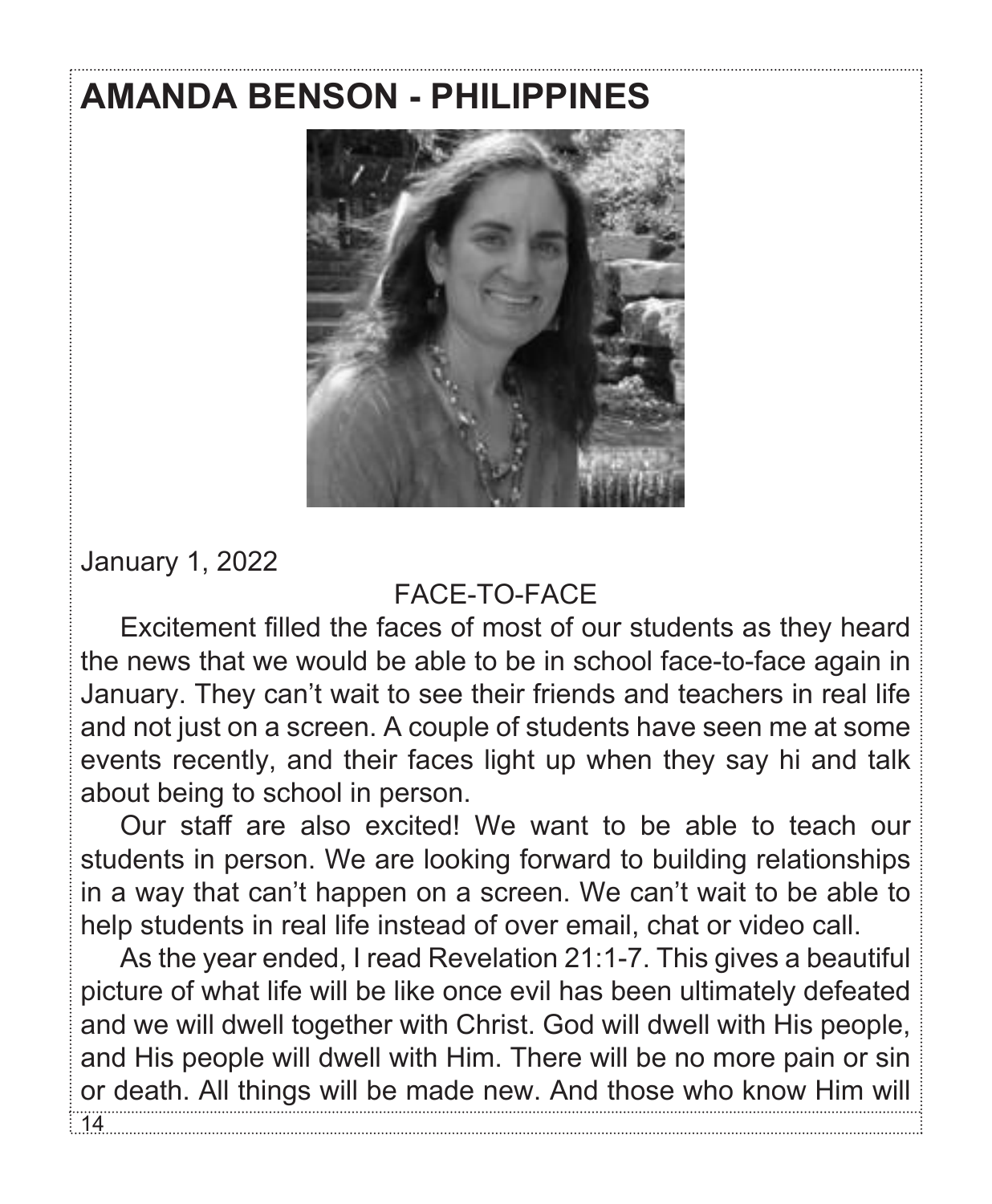see Jesus face-to-face.

As I've been contemplating the anticipation of seeing my students face-to-face for the first time in almost two years (and actually longer for me, as I was on furlough the year before Covid hit), I've been connecting this idea to the anticipation I also have to seeing my Savior face-to-face. This current season has been a time of connecting in a different way; we aren't in person, but we still can communicate and connect and build relationships. However, this is not really the way things were meant to be. We were meant to be together in person.

The same is true of our relationship with God. We can know Him and connect with Him. But we also are not meant for only that. He designed us to dwell with Him forever–to be face-to-face with Him for eternity. What a joyous eternity that will be!

Teaching face-to-face after being online for so long is going to be a huge adjustment. Along with our excitement comes some trepidation and anxiety. We don't know how students will adjust to being back in school. We don't know how we'll manage hybrid teaching. We don't know if things will change and we'll have to stop doing face-to-face. But, all that anxiety will not be present at all when we see Jesus faceto-face! It will be pure joy.

I can't wait to see what God will do in this new year. I know that there will be struggles and trials along with joys. I am excited to see what God will do that will allow me to share His story with others. I am excited to see how God will continue to grow me and mold me more into His image. I'm excited to see how He will carry me and also how He will use me in this coming year. And I am filled with hope that all that I do is leading me one step closer to seeing Him face-to-face.

May this year be filled with joy and hope as you trust in Him, through the trials and the joys.

God Bless, Amanda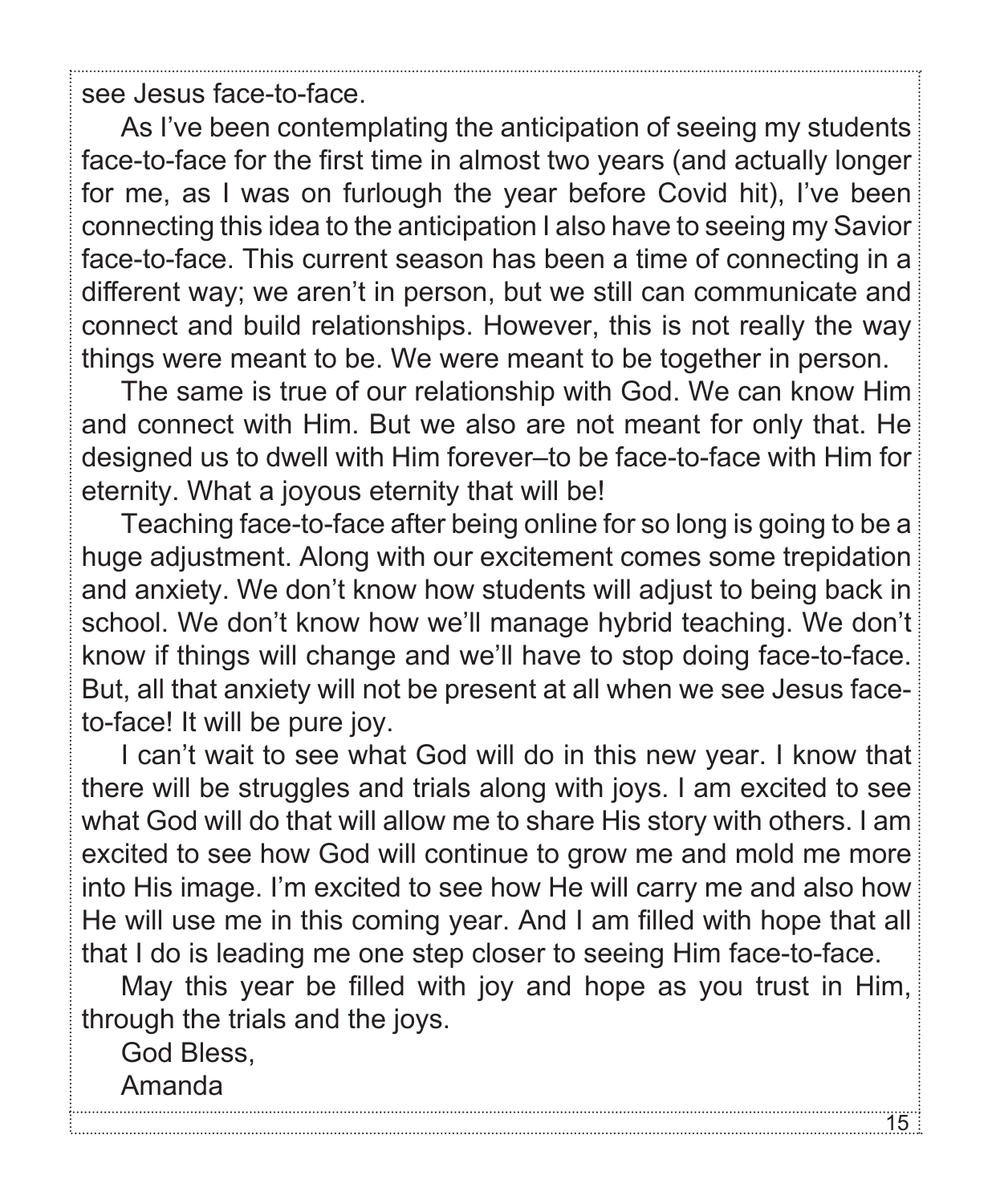#### **Praises**

• I had a great finish to the semester, even though it was stressful. I was able to get everything done by the due date and was able to also have fun with friends and staff members.

• I have had a wonderful break so far! I got to spend Christmas with four of my friends, and then we went camping with a group of other staff members from Faith Academy! We still have a week left of break, so I'm planning to start getting ready for school this upcoming week. • God has brought me through another year! He has done some great things and has grown me in many ways!

### **Prayer Requests**

• Pray for us as we begin hybrid teaching on January 10. Pray for the staff members as we adjust to this new style of teaching. Pray for the students as they adjust to being back in school.

• Pray that God would use this coming year to draw me closer to Himself. Pray that He would do mighty things in this coming year.

• Pray that this last week before break would be refreshing and productive.

### January 19, 2022 **PowerUp! Prayer Update**

### **Praises**

• I am done with quarantine and am feeling great! I am thankful that my symptoms were mild and I am past it. I'm also thankful none of my friends I was in contact with got sick.

• I am thankful for the lessons I've learned through my time in quarantine (2 1/2 weeks!). I love that God doesn't waste our time and molds us more into His image.

## **Prayer Requests**

• Pray that I would finish getting caught up on my work. I'm actually in a much better place than I thought I would be, but I still have some

16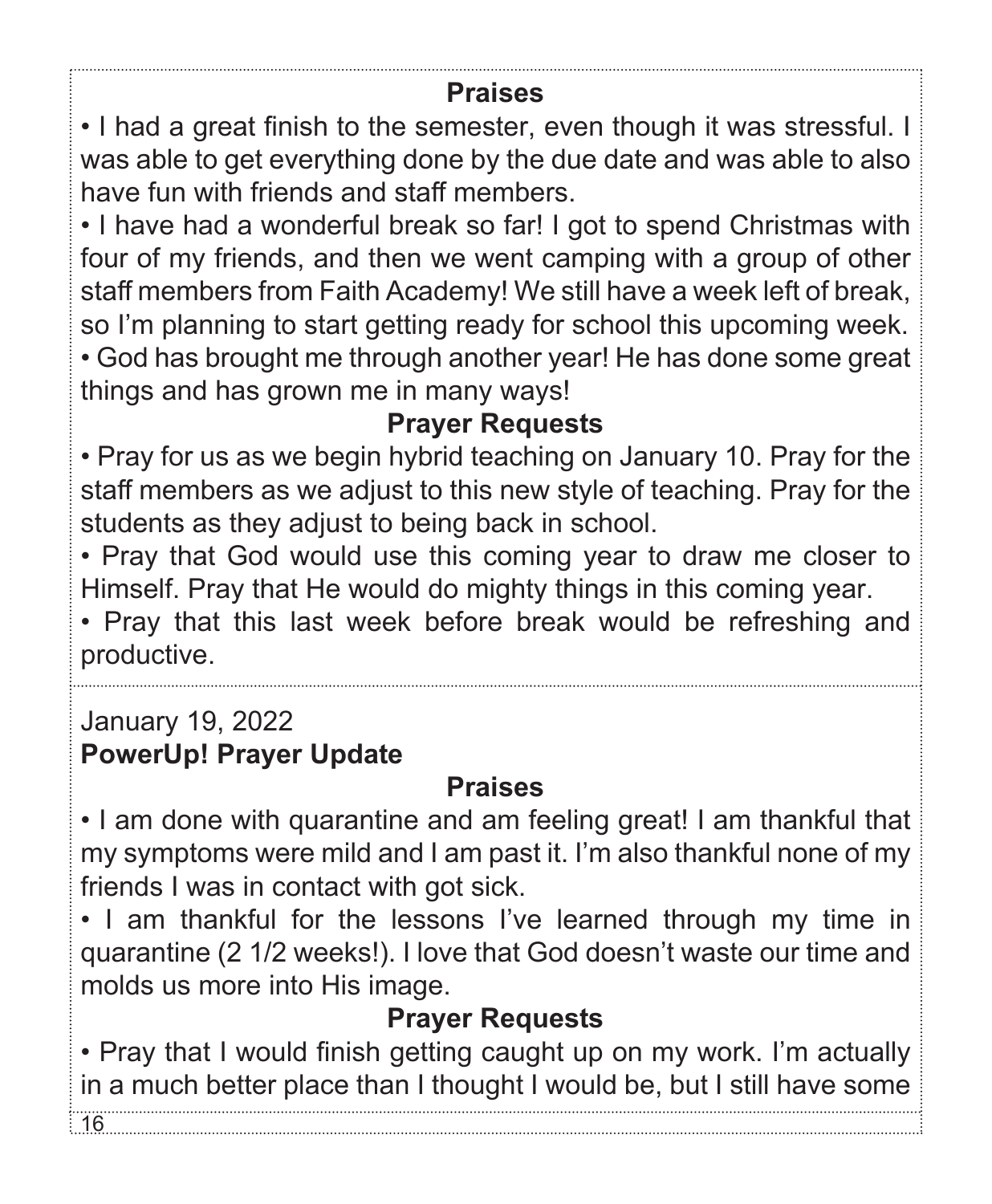work to be done and have a busy weekend.

• Pray that cases would go down soon so that we can start face-toface school. It was definitely God's timing that we didn't, but we still would like to as soon as possible.

• Every day we are getting emails that more students are sick. Pray that they will not get too sick, that God will give them rest and strength, and that He will use this time to draw them closer to Himself.

### **Ongoing Prayer Requests**

• That God will revive the hearts of the staff and students this year, that we would passionately follow after Him.

• That our transition to hybrid learning would go smoothly. Pray for the staff and students as we adjust and continue to process the residual effects of the last 20 months of being online.

• That God will bring the staff members that we need for the next school year.